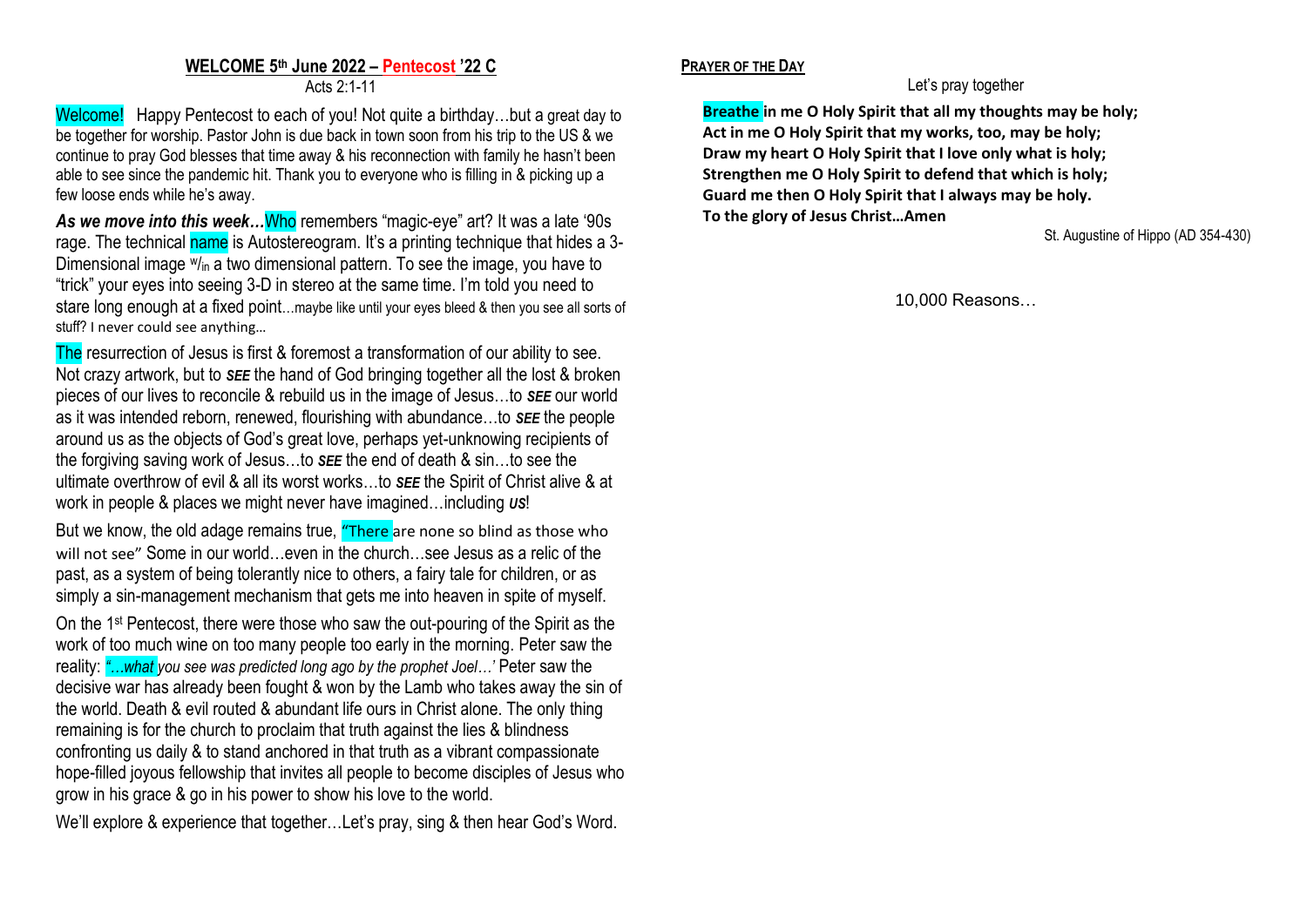## **PENTECOST '22 C – IN CHRIST'S HANDS: UNVEILING THE NEW REALITY – PROCLAIMING REALITY**

An old friend shared the amazement his family felt when his little sister got her 1<sup>st</sup> pair of glasses. They just assumed she was the "clumsy" kid in their family but her Kindergarten teacher assured them…it's her *eyes*. So off to the optometrist & sure enough…glasses. But the fascinating thing, he said, "On the drive home she stared in wonder out of the car window, pointed to the top of the telephone poles & said, 'There's *wires* up there!'" What had she thought all those wooden crosses were for? Suddenly she stopped being the clumsy kid & could see wires & more.

What do *YOU* see when you look at the world around you? Do you see: Decay. Despair. Threat piled upon threat. Moral chaos. Political rot. A world that gets stranger & weirder & more disconnected from anything you've ever known. Generation after generation farther & farther from the living experience of Christ that you've had. Do you see growing uncertainty…challenges beyond your ability to comprehend…or maybe even cope?

If you said "yes" to any of that…you're probably not alone in this room. You're certainly not alone in this world…and the burning question is…So, what are you going to do? Because if you said "yes" to any of that you're not just living in 2022, you're living in Peter's world. The 1<sup>st</sup> cent (like the 21<sup>st</sup>) was marked by unprecedented technological innovation, in guess which fields? Engineering & Warfare. Building cities. Killing enemies. It's always been that way. Humanity often advances on the back of architecture & armaments. Disease wreaked havoc in successive waves across the Roman Empire generally thinning the population of the poor & vulnerable If you think our current crop of public figures are moral alley cats…you should have seen the Roman Senate. Emperor Caligula had his horse elected to the Senate & the debauchery of his reign far overshadowed anything we might see @ Sydney Mardi Gras. The chasm b/t rich & poor was as etched in stone as the steps leading into the Coliseum. Peter didn't know it yet…but the mockery of the Jews gathered for the Pentecost celebration in Jerusalem was a summer picnic compared to the persecution soon to be unleashed against the church by Rome & those same Jews.

His world & ours could be viewed through the very same depressing lenses. Except Peter sees the wires. Peter sees what no one else can. Peter stands in the middle of a crowd of disciples surrounded by scoffers & knows he's standing on the solid foundation of God's fulfillment of 2 promises that change the destiny & shape of human life forever after. He has, in the last 30 days, seen death sin & evil crushed under the feet of the resurrected Jesus *AND* sees in *that* moment the Spirt of God, the same Spirt that raised Jesus from the grave, the same Spirit the Father

promised would signal the glorious reconciled reunion <sup>b</sup>/<sub>t</sub> God & his creation now dwelling in all who trust the risen Jesus for life abundant eternal forgiven & free.

He says: *"…what you see was predicted long ago by the prophet Joel: 'In the last days,' God says, 'I will pour out my Spirit upon all people…'"* & then *"With the help of lawless Gentiles, you nailed Jesus to a cross & killed him. But God released him from the horrors of death & raised him back to life, for death could not keep him in its grip."* Christ is risen & the Spirit of God that raises the dead lives in you! As clear as John's vision in the heavenly glory Peter sees here & now that life cannot go on as it always has… Christ is risen & the Spirit of God that raises the dead lives in you!

The Holy Spirit is the renovating/renewing/resurrecting power of God's Presence. The Spirit is the source of new birth, of life & faith. The great news is…God does not deal in ½-measures, or restrict blessings to occasional seasons, once-in-awhile moments…given out with an eye-dropper in little tidbits so we don't get too excited. God wants to fill us to gushing over with his power & love & healing presence… every day…How did Jesus say it?

*"Anyone who is thirsty may come to me! Anyone who believes in me may come & drink! For the Scriptures declare, 'RIVERS of living water will flow from their heart.'"* John 7:37-38 When was the last time you felt or acted like a RIVER? Why so long?

There is a flamboyance about this whole event. God, it seems, doesn't know when to quit…when "enough is enough." A roaring violent wind, flames dancing over their heads, proclamation in every language of the world…No wonder the sticky-beaks accused the Apostles of being drunk & disorderly. The promised Holy Advocate & Counselor is excessive/exuberant/extravagant in love & joy & passion for the renewal of the whole of humanity. When God has his way in the world, & his way in the church, the cup is always full & running over. When was the last time you felt or acted like a RIVER? Why so long?

You see...one of my pastor mentors repeatedly reminds me, "It's not so much what happens at the meeting that matters, it's what happens after the meeting that matters." You know that. You've been to meetings where something was debated & decided & no one did anything about it. Passed a resolution & ignored it. But from here forward the Spirit did two things instantly to those early followers of Jesus. First they displayed a **courage** unheard of until that moment. They stopped being cowards hiding behind locked doors keeping their lips sealed for fear someone might take offense & instead started to fearlessly share the Gospel of Christ crucified & risen for the healing of the nations. They became the proclaimers of the good news of death's defeat, sin's forgiveness, & eternal life given as a gift that Jesus had told